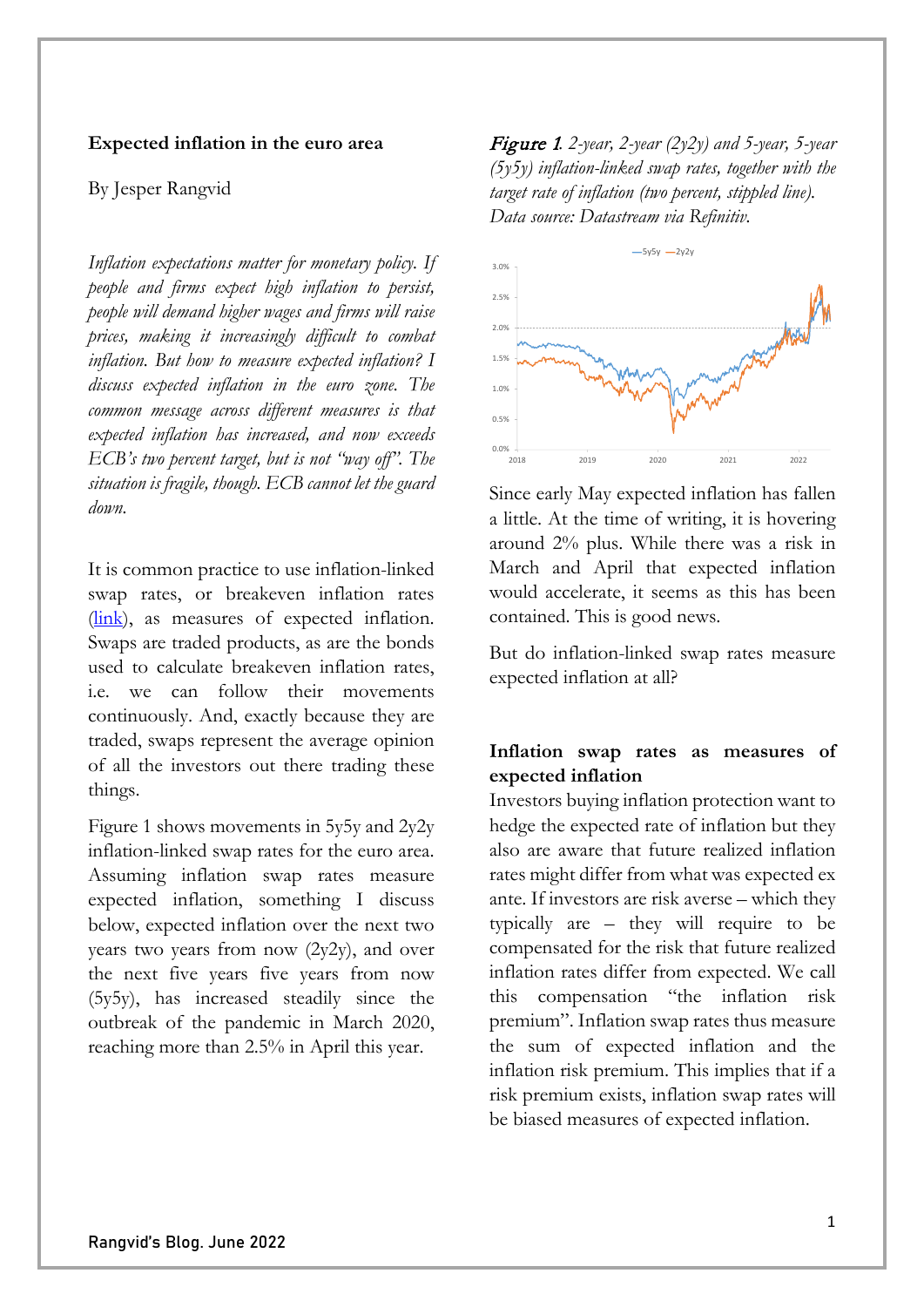Using the swap rate as an estimate of the expected rate of inflation thus implicitly means that one assumes the inflation risk premium is zero.

The econ 1.0.1. textbook model that specifies the nominal bond yield as the sum of a real interest yield and expected inflation is an example where one assumes that the inflation risk premium is zero:

#### *Nominal yield*

# *= Real yield + expected inflation*

Such a model could be right if either (i) investors are risk neutral, and thus do not require compensation for bearing inflation risk, or (ii) realized inflation might turn out to differ from expected inflation, but such inflation surprises are random and thus cancel out over time.

If, on the other hand, investors are risk averse or inflation surprises are not random, the model for nominal yields is:

## *Nominal yield*

#### *=*

## *Real yield + expected inflation + risk premium*

The swap rate captures the latter two components.

The swap rate might also reflect an illiquidity premium, but this is typically small/negligible in inflation swaps [\(link\)](https://www.ecb.europa.eu/pub/economic-bulletin/focus/2022/html/ecb.ebbox202108_04%7Ee1a3c5e88a.en.html). The fact that the illiquidity premium embedded in inflation swaps is relatively small is by the way an additional advantage of using swap rates compared to breakeven inflation rates that are backed out as the difference between nominal yields and yields on inflationprotected bonds, such as TIPS (see again [here\)](https://www.ecb.europa.eu/pub/economic-bulletin/focus/2022/html/ecb.ebbox202108_04%7Ee1a3c5e88a.en.html).

Now the problem is that we cannot observe the inflation risk premium. We can only see the swap rate. This means that we need to estimate the risk premium. And this is where the real problems start.

Empirical literature typically specifies some process for expected inflation and then backs out the inflation risk premium as the difference between the observable swap rate and this estimated expected inflation. This is no straightforward estimation. First, there are many models out there that researchers can use to estimate the process for expected inflation. Second, uncertainty surrounds the estimates of each of these models.

Regarding the use of different models to estimate inflation risk premiums, it is fair to argue that surprisingly large differences arise. This paper [\(link\)](https://papers.ssrn.com/sol3/papers.cfm?abstract_id=2012460) compares different empirical models for the U.S. and the euro area. Its Figures 9 and 10 reveal large differences between estimates of inflation risk premiums, in particular during volatile periods. For instance, for the U.S., some models generate a positive risk premium of 1.5% while others generate a negative risk premium of -2%. With such large differences, it is advisable to be humble if using estimated risk premiums to back out expected inflation rates from swap rates.

Furthermore, the estimate of the inflation risk premium from any single model is surrounded by uncertainty. As an example Figure 5 in one of the key papers on estimating inflation risk premium [\(link\)](https://onlinelibrary.wiley.com/doi/10.1111/j.1540-6261.2008.01332.x) finds that the inflation risk premium in the U.S. over the 1955-2005 period is around 1% on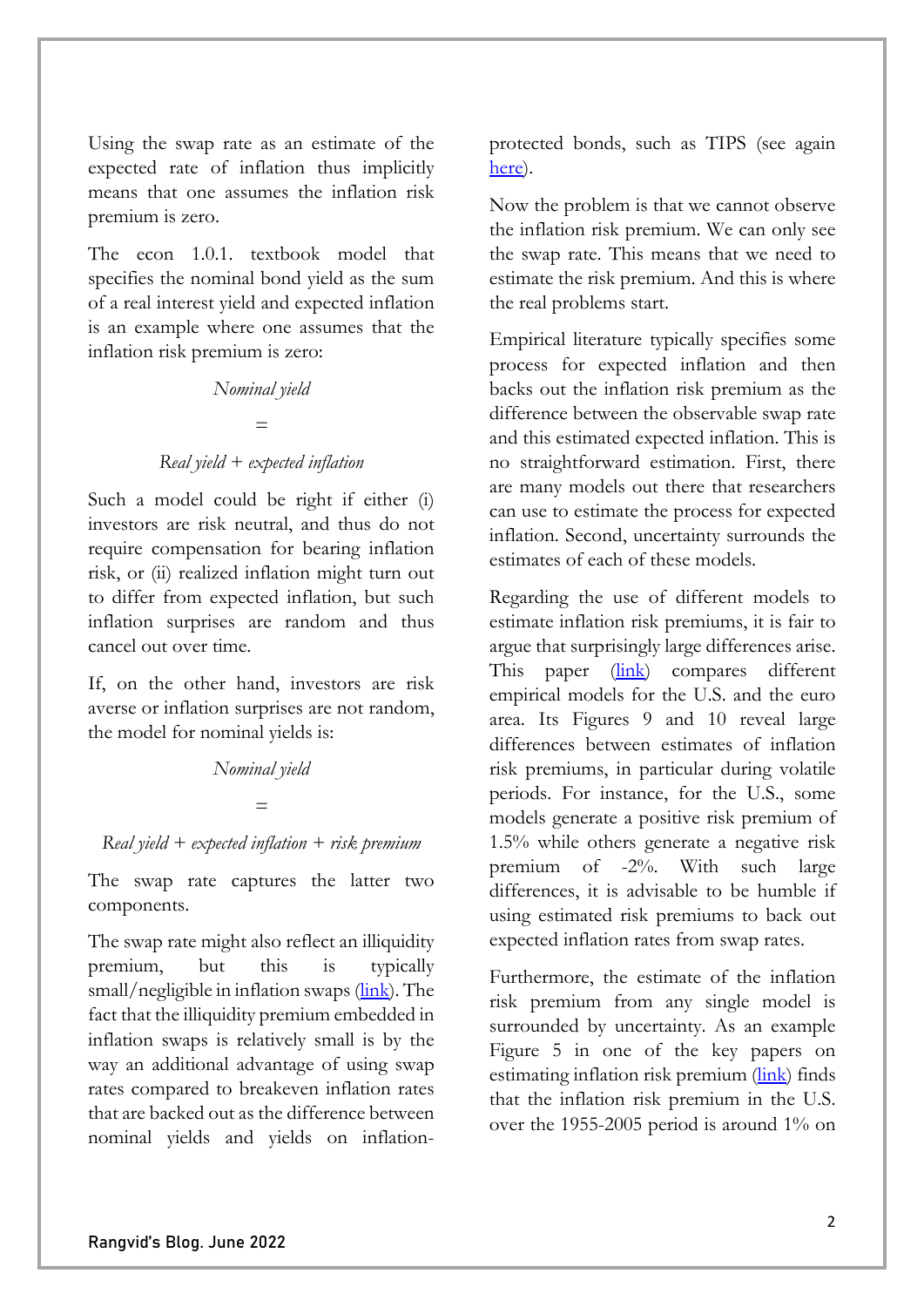average, but the 95% confidence interval typically goes from  $0\%$  to  $2\%$ .

Finally, the process for expected inflation is often assumed to be persistent. This is fine in normal times, but in times of large changes in actual – not modelled – expected inflation, such models will underestimate movements in expected inflation. This means that if swap rates move a lot because actual (unobservable) expected inflation has in fact moved a lot, the empirically estimate of expected inflation will not move as much, because it is assumed that expected inflation behaves in a smooth fashion. The empirical model will say that the risk premium has moved a lot even when it is in fact expected inflation that has moved.

The ECB's preferred model generates a smooth measure of expected long-term inflation while short-term expected inflation is more volatile, see Chart B here [\(link\)](https://www.ecb.europa.eu/pub/economic-bulletin/focus/2022/html/ecb.ebbox202108_04%7Ee1a3c5e88a.en.html). I wonder whether it underestimates the actual movements in – unobserved – expected inflation at the moment when inflation itself moves dramatically.

Taken together there is model uncertainty, i.e. uncertainty about the right model to use, and estimation uncertainty, i.e. uncertainty about the precision of the estimate of each single model. These uncertainties imply that many view movements in inflation swap rates as indicating movements in expected inflation, even when it is by no means a perfect measure. At the moment these swap rates, under the assumption of no risk premiums, indicate somewhat, but not dramatically, elevated inflation expectations.

# **Survey measures of expected inflation**

Swap rates tell us something about expected inflation, but they are not clean measures as they might also contain a risk premium. What about, as an alternative, simply ask people what they expect.

The advantage of such an approach is that such surveys exactly gives us peoples' expectations. The drawback is that surveys are not available in real time. We need to ask people and collect data. Surveys are lagged indicators of expectations.

## *Household surveys*

ECB has recently launched a Consumer Expectations Survey  $(\frac{link}{ln})$ . It is still in its pilot phase, and covers "only" six euro area countries. It is not even available to the wider public. I asked ECB and they told me that:

"*The CES is currently in its development phase and the data are currently not available outside the ESCB*." But also that "*preparations are underway to regularly publish the aggregate results very soon and in the course of 2022 the underlying microdata*."

So, those of us not working in central banks have to wait. ECB, however, uses it in its speeches and so on, i.e. we have some information on what households expect. ECB' chief economist mentioned in a recent speech [\(link\)](https://www.ecb.europa.eu/press/key/date/2022/html/ecb.sp220601_2%7E9b74bccd0a.en.pdf?77e7aa4eecf9478223159b814de6e387) that households have increased their inflation expectations significantly. Figure 2 shows households' expected inflation three year ahead.

The left-hand graph of Figure 5 reveals a significant jump from February to March in expected inflation three-years ahead. The median (average) euro area household increased its expected rate of inflation three years from now from  $2\%$  (4%) to  $3\%$  (5%). This is a very significant jump in expected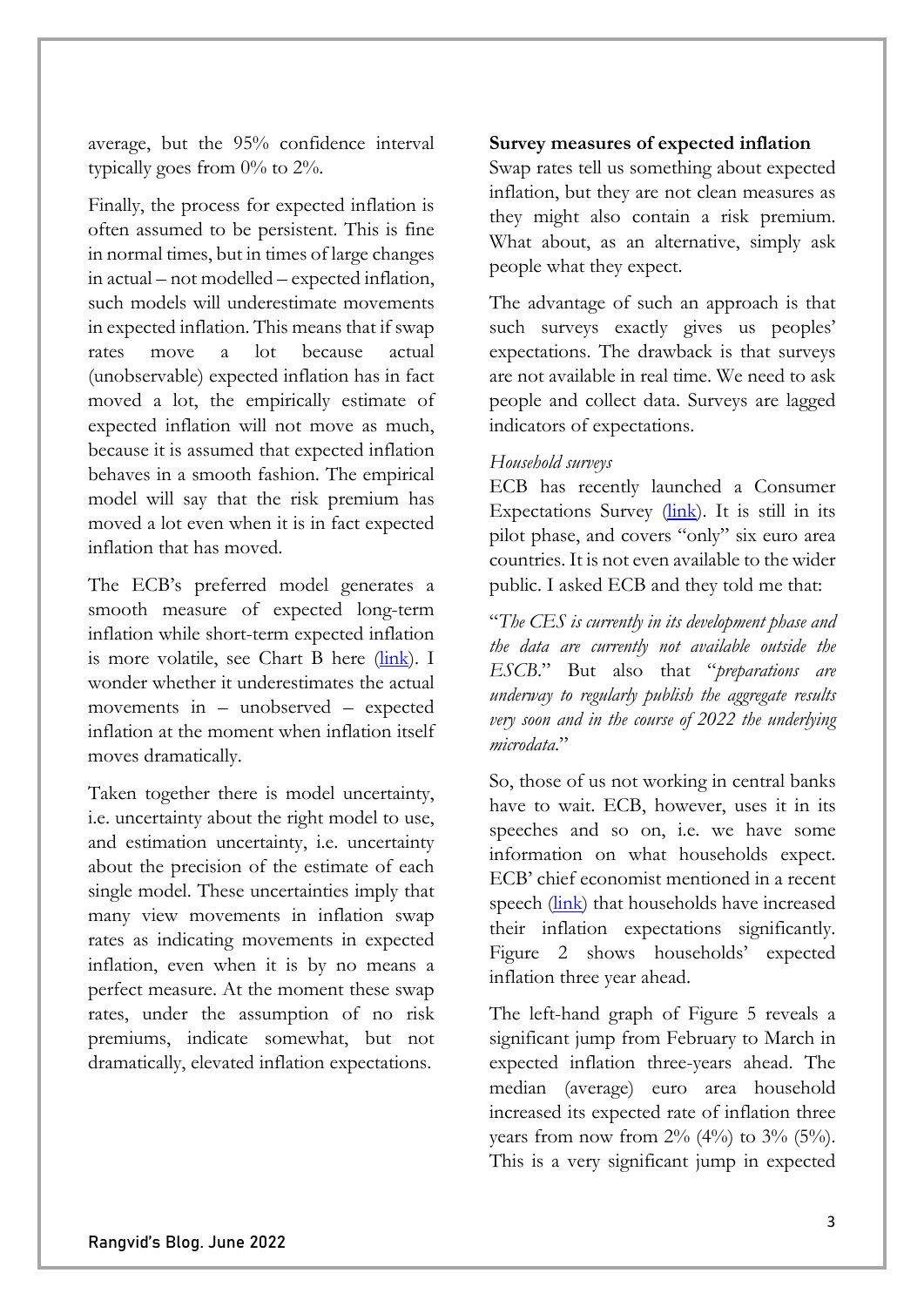inflation. The right-hand side chart in Figure 2 shows that more than four out of ten households expect inflation to exceed 4% in three years. Even when these expectations fell a little in April, it is a worrying sign that households fear high inflation rates will persist.

# Figure 2*. Euro area households' three-year ahead inflation expectations.*



Households' expected rate of inflation influences the wage increases households demand. If I expect prices to increase by 4%, I want my salary to go up by 4%, at least. A wage-price spiral is the nightmare of all central bankers. Household expectations are important. At the same time, it is a wellestablished fact in research that many households systematically expect higher inflation than what is subsequently realised [\(link\)](https://www.nber.org/papers/w30046). Not all households have biased expectations. Well-educated and wellinformed households tend to form more "correct" expectations. This is why it is advisable to pay more attention to the median household than the average household. Somewhat worrying, the median household also increased its expected inflation (Figure 2).

#### *Surveys of professional forecasters*

Given the biases in the expectation of many households, it might be useful to ask people who work professionally with these things.

This is what you do in surveys of professional forecasters.

The ECB collects forecasts from professional forecasters once a quarter. ECB for instance asks what these professionals what they expect inflation to be this calendar year, the next, and the one following the next. The developments are in Figure 3.

# Figure 3*. Professional Forecasters' inflation expectations.*





Professional forecasters have increased their short-term inflation expectations while their long-term expectations remain anchored.

One worrying feature here, though, is that more and more forecasters expect a very high rate of long-run inflation, even when the mean has not moved much. Figure 4 shows the proportion of forecasters who expect euro area inflation to exceed 2.5% five years ahead.

While only 10% of forecasters expected inflation five years ahead to exceed 2.5% in Q1 2020, today almost a third of forecasters expect inflation to exceed 2.5% inflation five years ahead. Similarly, today, 13% of forecasters expect inflation five years ahead to exceed 3%, compared with only 4% of forecasters in Q1 2020.